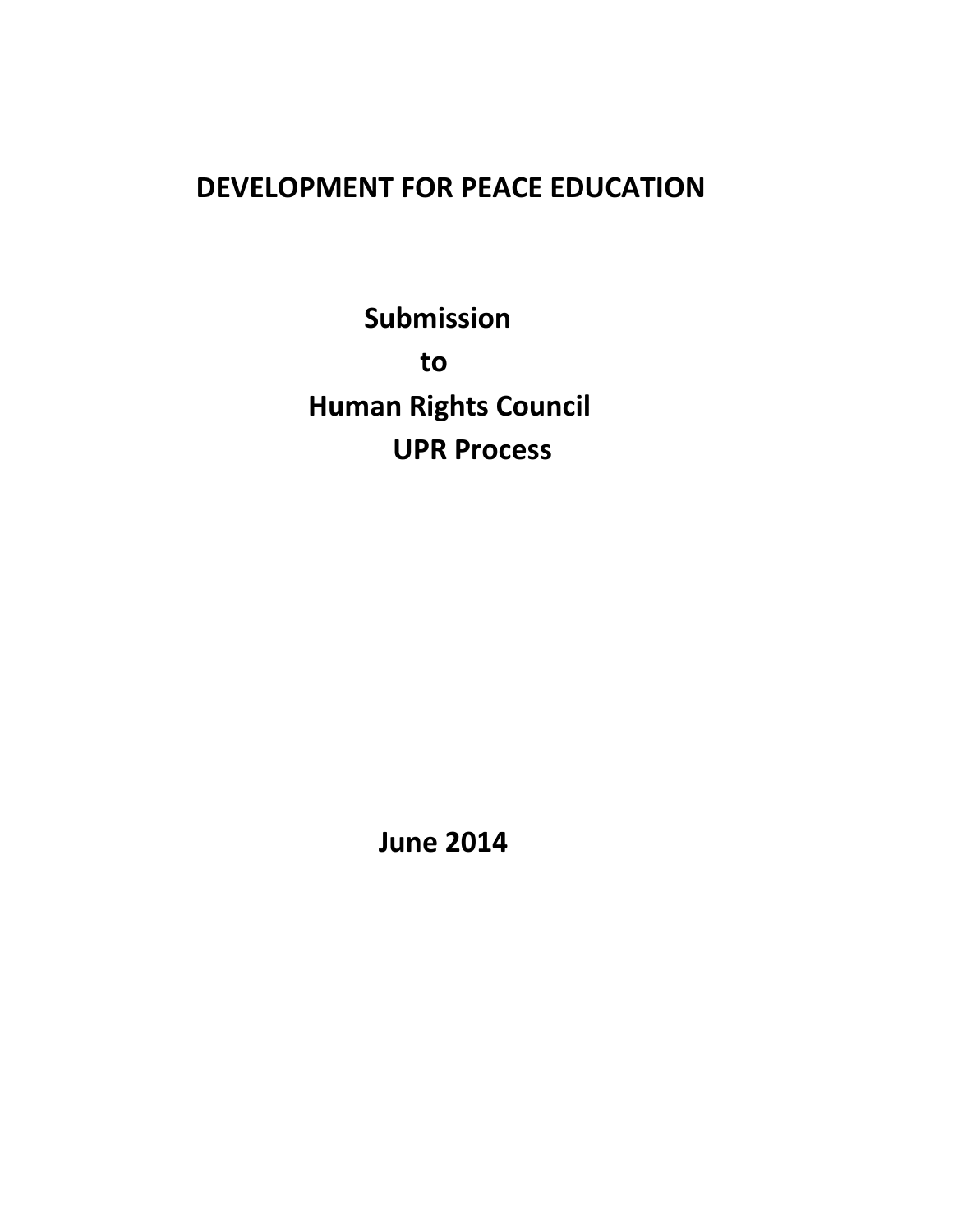### **1. INTRODUCTION**

Lesotho is in terms of Sec 1 (1) of its Constitution a democratic kingdom, connoting the Basotho embracement of democratic principles such as civil liberties and the Bill of Rights while paying allegiance to the customs. This leads to the hybrid system of governance of elected democracy and hereditary monarchy, thus providing an interesting case for assessment of respect of human rights.

Development for Peace Education (DPE) a civil society organisation in Lesotho is presenting the human rights situation in Lesotho from civil society perspective.

## **1.1 The Human Rights Architecture and International Human Rights Obligations**

Lesotho has a constitution that was adopted in 1993 and this is the supreme law of the land. Any law that is inconsistent with the constitution shall be null and void to the extent of its inconsistency. The constitution provides for the fundamental human rights and freedoms in its chapter two. However, these rights that are justiciable are only civil and political. The socio-economic and cultural rights are merely stated in the constitution as principles of state policies and are therefore clearly not justiciable.

Lesotho has ratified more than 26 International and more than 23 Regional Treaties/Conventions<sup>1</sup> and they including most Human Rights obligations. The challenge however is that there is no repertoire of the singed obligations for Lesotho. This makes it difficult not only for civil society to monitor but also for the government to measure progress in domestication.

Though in terms of signing Lesotho is better off, what lags behind is domestication.

## **1.2 Methodology**

 $\overline{a}$ 

DPE has used its network of more than 120 community based organisations in its eight geographic areas in seven community councils and six of the ten administrative districts to compile this report. The report has been compiled from various inputs and activities in which government ministries and civil society organisations under the auspices of members of Lesotho Council of NGOs participated.

This report aims at reporting on the human rights situation that prevails in the country since Lesotho was reviewed under the UPR process in 2010. It looks at progress made since then, compliance of Lesotho with its international obligations under the UN Human Rights System, political and civil liberties and recommendations.

 $1$  Lesotho Government, 2010.APRM Country Review Report. Maseru.Pgs 47-49.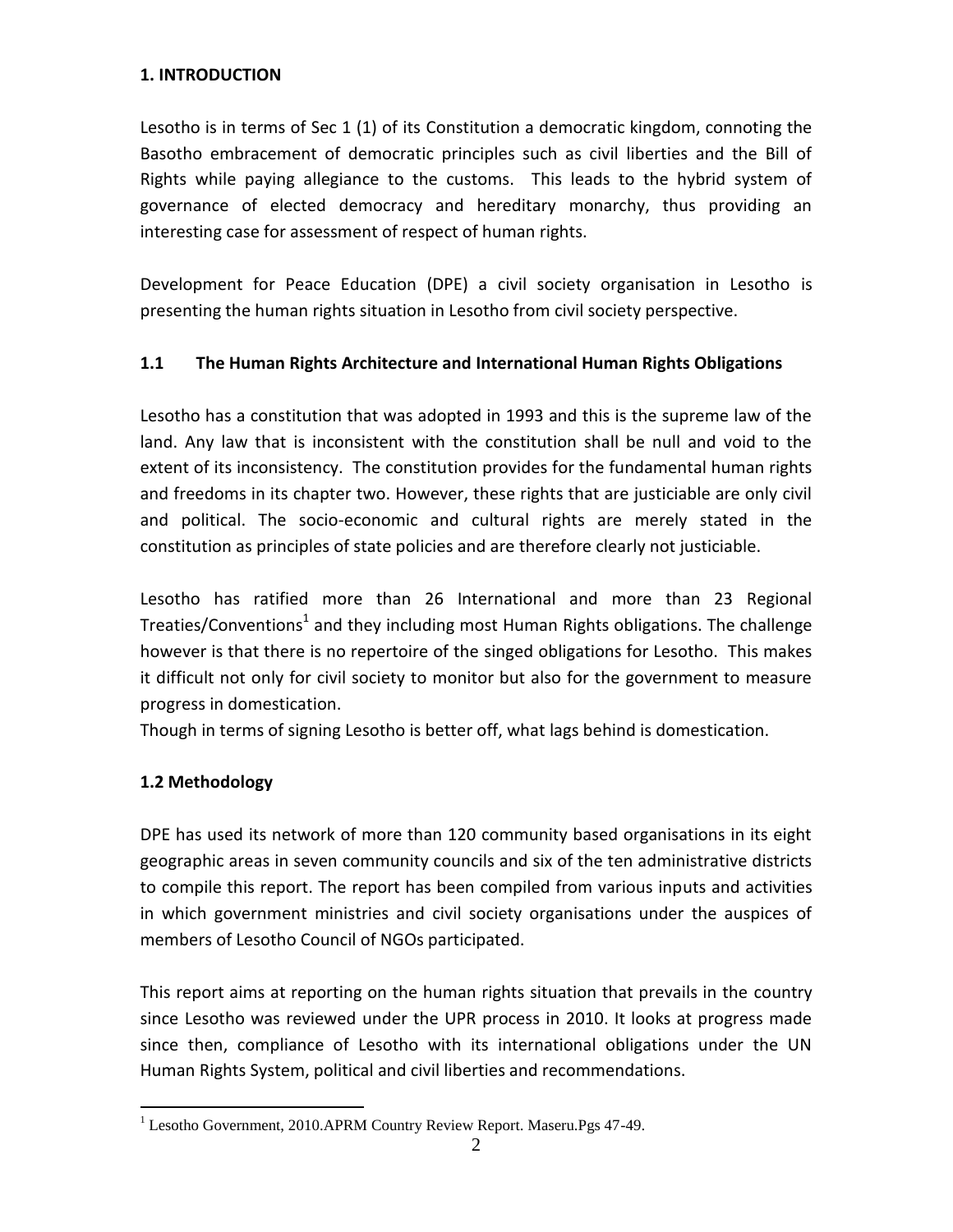#### **2. SINCE THE LAST REVIEW**

.

In the last review Lesotho had 137 recommendations made by DPE on behalf of civil society organisations in Lesotho and Members of the Council. In the list only 24 were rejected, 9 given General Response and fro 8 there was no response and for 1 there was voluntary pledge. There has been some few signings in this period. Though there are some points implemented, in general terms there is poor performance and slight progress in the respect of human rights.

- Children's Protection and Welfare Bill was promulgated into Law though no fullfledged programme of implementation has been made. This is critical in this age where children are not only subjects child trafficking but abuse even within their own families;
- The Anti-Human Trafficking Law has been made. The efforts of police, civil society organisations and other actors in this area is as yet to be a popular effort;
- The Constitutional Amendment has been made to introduce Human Rights Commission and the legislation proposed. Civil Society Organisations have raised concern on the appointment of Commissioners by the Prime Minister and the limited functions of the Commission. Government is reluctant to take the process to fruition. In several consultations with civil society the highest leadership of the Ministry of Justice and Human Rights has promised that the Bill will be in parliament next few weeks but it has never happened.
- No progress has been made on the establishment of an all-encompassing platform for human rights actors to ensure progressive and collaborative monitoring of progress, education and awareness.

Although there is more willingness of government to engage with civil society the challenge remains on the content of such engagement.

#### **3. Human Rights Status in Lesotho**

#### **3.1 The Judiciary**

The independence of the judiciary in Lesotho is potentially questionable given that the appointment of the Chief Justice of the High Court is done by the King acting on the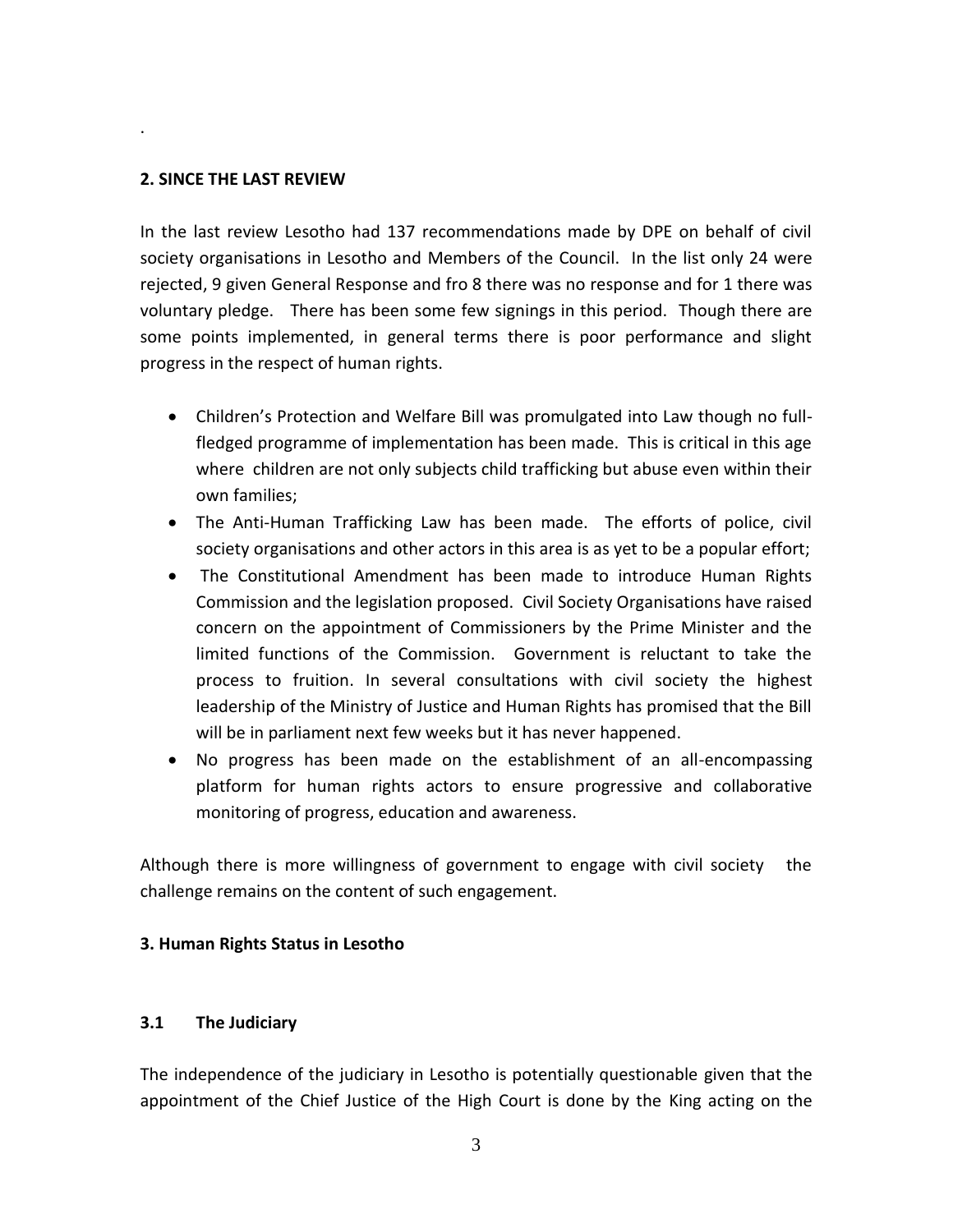advice of the Prime Minister. The appointment of the other judges is done by the Judicial Service Commission, whose members are composed of members that are mostly appointed by the Prime Minister. The exclusion of important stakeholders like the Law Society of Lesotho in the Judicial Service Commission is a cause of concern.

The sluggish progress in cases including the high profile cases and the political/democracy/governance oriented makes judiciary a deterrent to justice and democracy.

## **3.2 The police service in Lesotho**

The Police Complaints Authority procedural requirements that the complainant should first lodge their complaint with the Police Chief, defeats the purpose. There are some reports of police brutality which could be effective dealt with by the progressive Police Complaints Authority. Police torture is reported in special operations. There is similar concern about the army. Their operations labelled anti-crime operations have resulted in torture of women and children even in cases where suspects are identified and known. Some family members have been tortured simply because the suspected member of family would not be found at home during raids.

Use of force and physical assaults against detainees by police appear to be common in Lesotho in order to extract confessions. **Still** Lesotho has not enacted any legislation specifically implementing the UN Convention against Torture.

## **3.3 The Ombudsman**

Though this is a good structure for protection of human rights, its mandated remains limited to

- (i) other injustices in the public service except decisions of the Cabinet whereas, it is at the command of executive authority where politically motivated injustice could be decided upon. In the principle of protection of people against arbitrariness of state, excluding such as a high platform of state decision making does not provide full protection,
- (ii) (ii) the public sector. Injustices done outside this purview go unabated.

## **3.4 Human Rights Deficiencies**

**3.4.1** Despite progress made in women empowerment in terms of policy and legislative transformation, females still suffer the remaining discriminative elements of the elements of traditional and patriarchal Basotho society. In line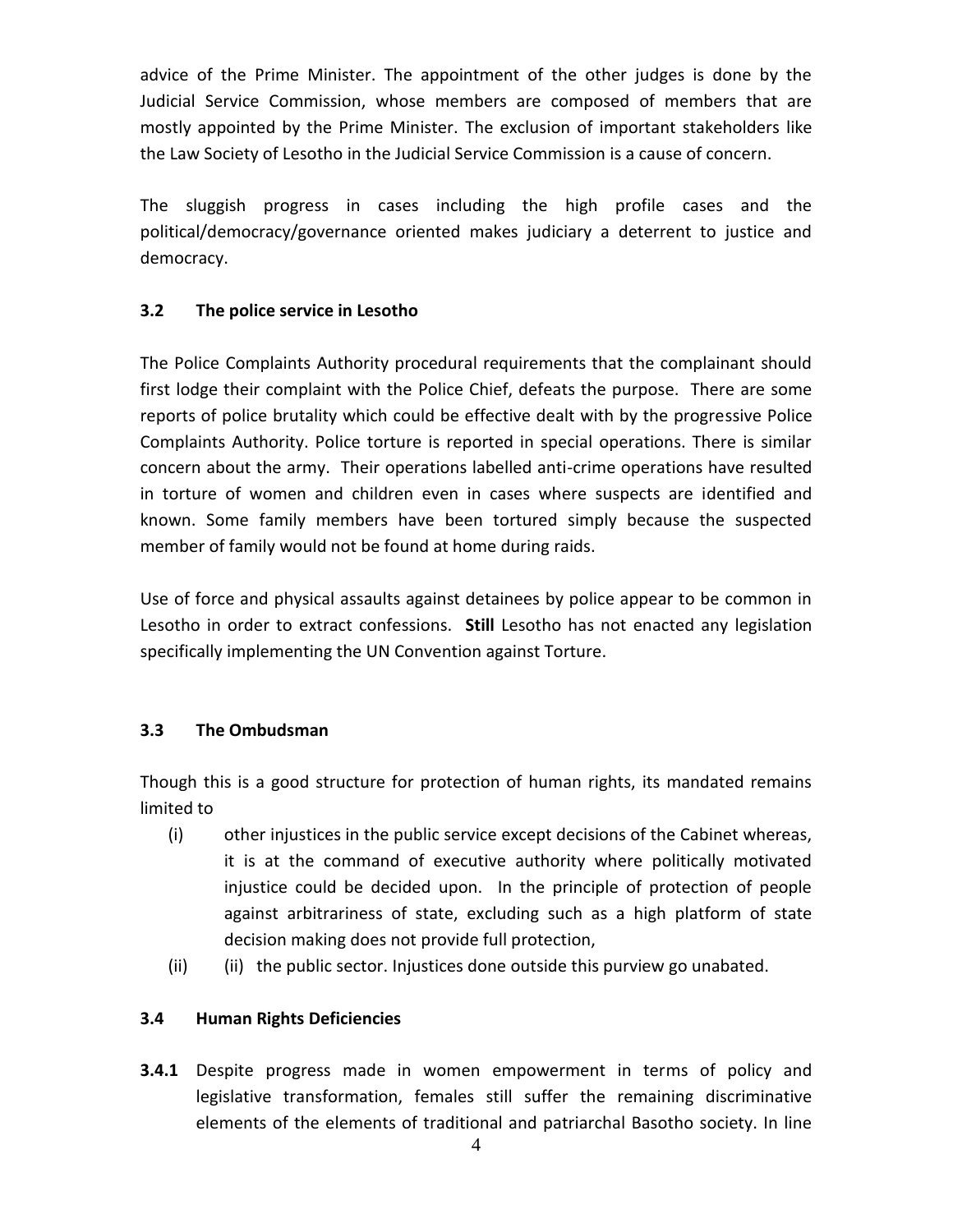with the customs of Basotho entrenched on the chieftainship Law, Senate Masupha has lost the appeal where she challenged the decision that she cannot inherit the chieftaincy of her late parents as their only child simply because she is a female.

- 3.4.2 Freedom of expression in Lesotho has benefited from the pluralistic nature of the media marked by the booming of various radio stations. There is also a marked reduction in media personnel being accused of defamation. There is however no enabling legislation that codifies the rights and ensures that they are practically protected even to restrain abuse of such freedom. Despite the call and campaign by the media and the civil society fraternity for the transformation of state broadcasting into public broadcast, the government continues to own and dominate news content of the state controlled media; print and electronic to the detriment of the other voices of different political orientation. Only political rallies of the ruling party are broadcast on television and state radio.
- **3.4.3** Contrary to the international guidelines people in Lesotho particularly expecting mothers are subjected to HIV testing without consent which is also mandatory to prenatal services, Lesotho Defence Force and other disciplined forces make HIV testing mandatory upon whose positive results one is not recruited, Basotho face various forms of criminalisation including sterilisation without consent and knowledge.
- 3.4.4 People are excluded in various ways from participating in the democracy that they have created. This is despite the provision of the constitution of the right to participate in one's governance either directly or through freely chosen representatives;
- 3.4.5 Workers' rights in Lesotho are protected the Labour Code Order 1992 which is no longer adequate to among others protect right of the factory workers and others who do not work under conducive conditions.

#### **4. RECOMMENDATIONS**

The following recommendations are made for Lesotho Government:

- 1. Establish Human Rights Commission that has necessary powers to investigate, have binding decisions over human rights matters and take matters of human rights abuse to court;
- 2. Enact Public Participation Law that will enable and empower citizens to (i) participate to the extend of their will and wish in all the stages of law and policy making stages and (ii) check powers of the legislators who at times make laws irrespective of the views of the people they represent;